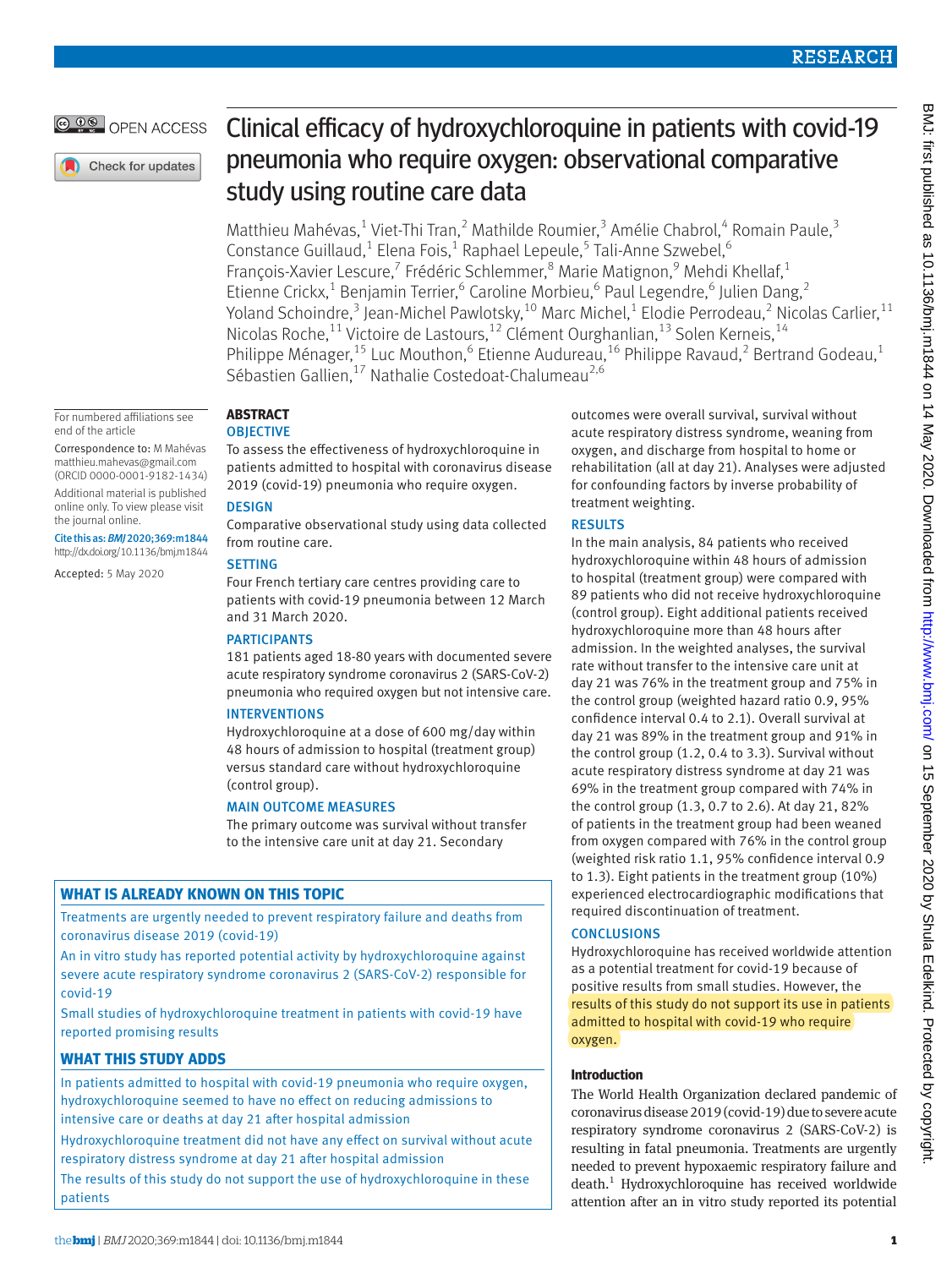activity against SARS-CoV-2, $^2$  and small studies have released promising results. However, the effectiveness of hydroxychloroquine for treating covid-19 is the subject of serious debate.<sup>3</sup> One uncontrolled French study included 26 hospital inpatients who were positive for SARS-CoV-2 PCR (polymerase chain reaction) on a nasopharyngeal swab. The study suggested that 600 mg/day of hydroxychloroquine was associated with a decrease in SARS-CoV-2 shedding and when combined with azithromycin it was more efficacious.<sup>4</sup> However, another uncontrolled French study found no evidence of antiviral clearance with hydroxychloroquine and azithromycin in 11 patients admitted to hospital.<sup>5</sup> A recent study randomised 62 patients into two parallel groups: a control group and a group receiving hydroxychloroquine (400 mg/day for five days). The study reported a shorter time to clinical recovery in the hydroxychloroquine group.<sup>6</sup> However, these patients were not severely ill, the clinical endpoints were not clearly defined, and there was no stratification for comorbidities known to be associated with a poor outcome.<sup>6</sup>

Based on the results of these studies and the negligible cost and known safety profile of hydroxychloroquine in treating rheumatic conditions, this drug has been considered to be potentially useful in treating patients with covid-19. Hydroxychloroquine has attracted attention in social and mass media, and has also received US Food and Drug Administration approval for patients with severe covid-19.<sup>7</sup> However, fears have increased about a shortage of this essential treatment for patients with rheumatic diseases, including systemic lupus erythematus,<sup>8</sup> and questions have been raised about its safety in patients with covid-19.

Because of the lack of unbiased data and the urgency of determining the clinical efficacy of hydroxychloroquine to treat covid-19, we used observational data collected in a real world setting in patients admitted to hospital with covid-19 who required oxygen. We evaluated the clinical effectiveness of oral hydroxychloroquine at a daily dose of 600 mg on admissions to the intensive care unit or death by any cause. Secondary outcomes included the effectiveness of hydroxychloroquine in preventing acute respiratory distress syndrome, and in reducing the duration of oxygen requirement.

## **Methods**

## Study design and population

We used data collected from routine care to assess the effectiveness of hydroxychloroquine in patients admitted to hospital with covid-19 and who required oxygen.<sup>9</sup> Physicians screened the electronic health records of all patients with covid-19 pneumonia admitted to four French tertiary hospitals between 12 March and 31 March 2020. Patients were eligible for this study if they were aged 18-80 years, had PCR confirmed SARS-CoV-2 infection (supplementary data 1), and required oxygen by mask or nasal prongs (corresponding to a WHO progression score of 5).

Exclusion criteria were the presence of a contraindication to hydroxychloroquine at 600 mg/day (including patients receiving dialysis); hydroxychloroquine treatment started before admission to hospital; treatment with another experimental drug for covid-19 (tocilizumab, lopinavir-ritonavir, or remdesivir) within 48 hours after admission; organ failure that required immediate admission to the intensive care unit or continuous care unit; acute respiratory distress syndrome at admission (defined by the need for non-invasive ventilation with provision of continuous positive airway pressure or invasive mechanical ventilation)<sup>10</sup>; discharge from the intensive care unit to standard care; decision to limit and stop active treatments prescribed at admission; and opposition to data collection by patients or their legal representative.

The study was performed in accordance with the declaration of Helsinki, as amended, and received approval by the appropriate IRB, which included an amendment for the extension of follow-up (No 2020\_060, Hôpitaux Universitaires Henri-Mondor, AP-HP).

#### Treatment strategies

We compared two treatment strategies: starting hydroxychloroquine at a dose of 600 mg/day (treatment group) and no hydroxychloroquine treatment (control group). The dose was chosen after publication of the first study on hydroxychloroquine for treating covid-19. $4$  Patients in the treatment group could start treatment within a grace period of 48 hours after admission. The decision of whether or not to treat patients with hydroxychloroquine was based on local medical consensus and the clinicians' own opinion of its effectiveness. The decision was made before patients were admitted to hospital and so their characteristics played no part. Supplementary data 1 provides additional information about the number of patients in each group in each hospital.

## Start and end of follow-up

The start of follow-up (baseline or time zero) for each patient was the time of admission to hospital. All patients were followed up from baseline until death, loss to follow-up, or end of follow-up on 24 April 2020, whichever occurred first.

# **Outcomes**

The primary outcome was survival without transfer to the intensive care unit at day 21. Secondary outcomes were overall survival, survival without acute respiratory distress syndrome, weaning from oxygen, and discharge from hospital to home or rehabilitation (all at day 21). Patients who received hydroxychloroquine had QT prolongation assessed by a 12 lead electrocardiogram and corrected for heart rate by Bazett's or Fredericia's formula at the start of treatment and for three to five days after.

# Statistical analysis

An inverse probability of treatment weighting approach was used to balance the differences in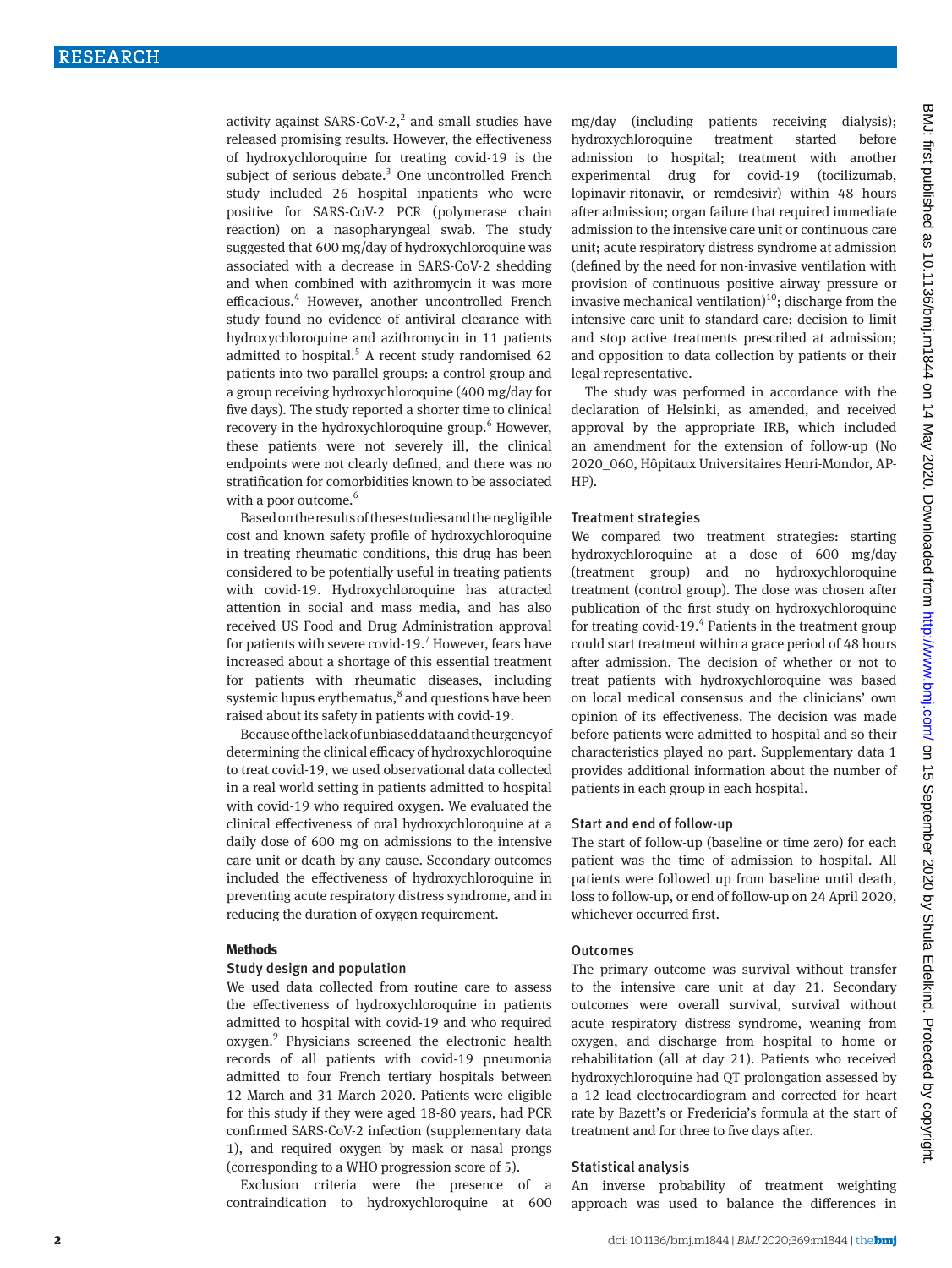baseline variables between treatment groups.<sup>11 12</sup> A non-parsimonious multivariable logistic regression model was constructed to estimate each patient's probability of receiving hydroxychloroquine given their baseline covariates (that is, the propensity score). Variables of the propensity score model were planned and prespecified before outcome analyses. Several variables were included: age, sex, comorbidities (presence of chronic respiratory insufficiency during oxygen treatment, or asthma, cystic fibrosis, or any chronic respiratory disease likely to result in decompensation during a viral infection; heart failure (New York Heart Association class III or IV); chronic kidney disease; liver cirrhosis with Child-Pugh class B or more; personal history of cardiovascular disease (hypertension, stroke, coronary artery disease, or cardiac surgery); insulin dependent diabetes mellitus, or diabetic microangiopathy or macroangiopathy; treatment with immunosuppressive drugs, including anticancer chemotherapy; uncontrolled HIV infection or HIV infection with CD4 cell counts <200/µL; or a haematological malignancy); body mass index (≥30 or not); third trimester of pregnancy; treatment by angiotensin converting enzyme inhibitors or angiotensin receptor blockers<sup>13</sup>; time since symptom onset; and severity of condition at admission (percentage of lung affected: ≥50% or not; presence of confusion; respiratory frequency; oxygen saturation without oxygen; oxygen flow; systolic blood pressure; and C reactive protein level).

All variables included in the propensity score model reflected knowledge available at baseline. Standardised differences were examined to assess balance, with a threshold of 10% designated to indicate clinically meaningful imbalance.<sup>14</sup>

Crude survival rates were computed by using the Kaplan-Meier method. Cox proportional hazards models were used to compute inverse probability of treatment weighting hazard ratios. Inverse probability of treatment weighting estimates of the relative risk were computed for binary outcomes. Outcomes are presented in the total population and in the subgroup of patients with a better prognosis at admission, estimated by a quick sepsis related organ failure assessment score less than 2.<sup>15 16</sup>

Our causal contrast of interest was the per protocol effect, and we compared participants who received hydroxychloroquine within 48 hours of admission with those who did not receive the drug. Because some patients subsequently received hydroxychloroquine after 48 hours, we specified two additional comparisons. Firstly, mimicking an intention-totreat analysis: all patients eligible for the study were analysed, and those who received hydroxychloroquine after 48 hours were analysed in the control group. Secondly, mimicking an as-treated analysis: patients who received hydroxychloroquine after 48 hours were analysed in the treatment group.

We performed sensitivity analyses to assess the robustness of findings. Firstly, we conducted a trimmed analysis that was truncated at the region of common support, defined as the overlap between the range of propensity scores in the treatment group and the control group. Patients with propensity scores outside the region of common support were excluded from this analysis. Secondly, to account for time dependent bias, we performed an analysis in which all patients from the control group who reached the primary outcome (transfer to intensive care unit or death) during the grace period were randomly assigned to one of the two groups, given that their observational data were compatible with both groups at the time of the event.<sup>17</sup>

Missing baseline variables were handled by multiple imputation by chained equations using the other variables available. All statistical analyses were performed with the R statistical package version 3.6.1 or later (R Foundation for Statistical Computing, <https://www.R-project.org/>).

## Patient and public involvement

Neither patients nor the public were involved in the conception or conduct of the study.

#### **Results**

Among the 181 patients eligible for analysis, 84 received hydroxychloroquine within 48 hours of admission, eight received hydroxychloroquine more than 48 hours after admission, and 89 did not receive hydroxychloroquine (fig 1). To assess a per protocol effect, our main analysis compared the 84 participants who received hydroxychloroquine within 48 hours (treatment group) with the 89 who did not receive the drug (control group). The median age of patients was 60 years (interquartile range 52-68 years), and 72% were men. Patients in the treatment group had fewer comorbidities, except for liver cirrhosis. The median interval between symptom onset and admission to hospital was 7 days (interquartile range 5-10 days). Overall, initial severity was well balanced between the groups, except for confusion on admission (0 in the treatment group  $v$  6 (7%) in the control group). Azithromycin was administered to 18% of the participants in the treatment group versus 29% in the control group; amoxicillin and clavulanic acid was given to 52% versus 28%, respectively (excluding cointerventions in patients transferred to the intensive care unit; table 1). No patients received antiviral or anti-inflammatory treatments, including steroids or non-steroidal anti-inflammatory drugs (non-steroidal anti-inflammatory drugs are not used as antipyretics in adults in France and are considered to be contraindicated for covid-19) before transfer to the intensive care unit. Supplementary data 1 details hydroxychloroquine use in the four French study hospitals.

## Propensity score model development

Propensity scores ranged from 0.09 to 0.95 in the treatment group and from 0.01 to 0.91 in the control group, with 96% in the region of common support (propensity scores 0.09-0.91; supplementary data 2). After inverse probability of treatment weighting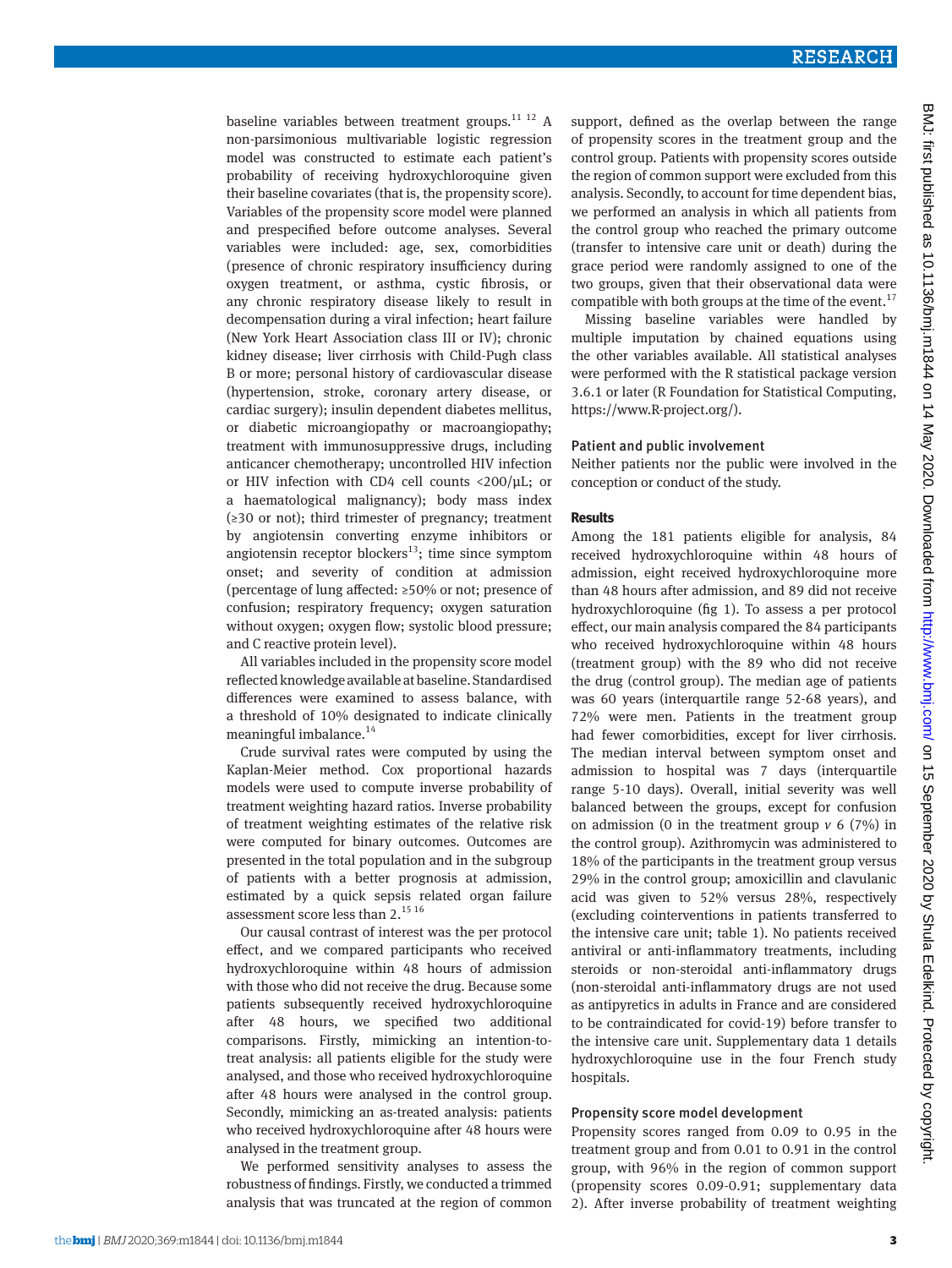

Fig 1 | Study flowchart. Covid-19=coronavirus disease 2019; HCQ= hydroxychloroquine; ICU=intensive care unit

was applied, 15 of the 19 covariates in the planned propensity score had weighted standardised differences below 10%; four covariates (confusion on admission, chronic kidney disease, chronic heart failure (New York Heart Association class III or IV), and liver cirrhosis (Child-Pugh class B or more)) exceeded the threshold (supplementary data 3). These results were owing to the absence of confusion on admission in the treatment group (compared with six patients with confusion in the control group); only one patient had chronic kidney disease in the treatment group (compared with eight in the control group); only one patient had chronic heart failure in the treatment group (compared with five in the control group); and only one patient had liver cirrhosis in the treatment group (compared with no patients in the control group). These four variables were therefore not included in the final propensity score model (supplementary data 4).

# Follow-up and outcomes

Median follow-up for surviving patients was 32.5 days; three patients (one in the treatment group and two in the control group; 2%) were lost to follow-up after being discharged in good health and without oxygen. Two other patients had a follow-up of only 20 days. At day 21, 17 of 173 (10%) patients had died (nine in the treatment group and eight in the control group).

Table 1 | Baseline personal and clinical characteristics of patients with coronavirus disease 2019 assigned to hydroxychloroquine (treatment group) or no hydroxychloroquine (control group). Values are percentages (absolute numbers) unless stated otherwise

| Characteristics                                                                 | Total<br>$(n=173)$ | Treatment<br>$group(n=84)$ | Control group<br>$(n=89)$ |
|---------------------------------------------------------------------------------|--------------------|----------------------------|---------------------------|
| Personal and clinical data                                                      |                    |                            |                           |
| Median (interquartile range) age (years; n=173)                                 | $60(52-68)$        | 59 (48-67)                 | $62(54-69)$               |
| Men $(n=173)$                                                                   | 72(125)            | 77(65)                     | 67(60)                    |
| Comorbidities (n=173 except as otherwise specified):                            |                    |                            |                           |
| Chronic respiratory disease (including asthma)                                  | 11(19)             | 6(5)                       | 16(14)                    |
| Chronic heart failure (NYHA class III or IV)                                    | 4(6)               | 1(1)                       | 6(5)                      |
| Cardiovascular diseases (including hypertension)                                | 51 (89)            | 45 (38)                    | 57(51)                    |
| Diabetes requiring insulin (n=172)                                              | 9(15)              | 5(4)                       | 12(11)                    |
| Chronic kidney failure                                                          | 5(9)               | 1(1)                       | 9(8)                      |
| Liver cirrhosis (Child-Pugh class B or more)                                    | 1(1)               | 1(1)                       | $\Omega$                  |
| Immunosuppression                                                               | 12(20)             | 10(8)                      | 14(12)                    |
| Body mass index $30$ (n=167)                                                    | 26(44)             | 25(21)                     | 27(23)                    |
| Treatment with ACEIs or ARBs (n=173)                                            | 30(52)             | 31(26)                     | 29(26)                    |
| Covid-19 data                                                                   |                    |                            |                           |
| Median (interquartile range) time from symptom onset to admission (days; n=173) | $7(5-10)$          | $8(6-10)$                  | $7(3-10)$                 |
| Confusion on admission (n=171)                                                  | 4(6)               | 0(0)                       | 7(6)                      |
| Median (interquartile range) respiratory rate (per min; n=165)                  | $26(22-30)$        | $26(24-32)$                | $26(20-30)$               |
| Median (interquartile range) oxygen saturation (without oxygen; $n=170$ )       | 92 (89-94)         | 92 (89-94)                 | $92(90-94)$               |
| Median (interquartile range) oxygen flow at admission ( $L/min$ ; $n=173$ )     | $2(2-4)$           | $3(2-4)$                   | $2(2-3)$                  |
| Median (interquartile range) systolic blood pressure (mm $Hg$ ; $n=172$ )       | 128 (114-142)      | 124 (112-138)              | 130 (116-146)             |
| Neutrophil count >8000/mm <sup>3</sup> (n=172)                                  | 14(24)             | 21(17)                     | 8(7)                      |
| Lymphocyte count $\langle 500/\text{mm}^3 \rangle$ (n=172)                      | 9(16)              | 7(6)                       | 11(10)                    |
| C reactive protein >40 mg/L $(n=170)$                                           | 85 (145)           | 91(76)                     | 80(69)                    |
| Percentage of lung affected on CT scan >50% (n=135*)                            | 16(22)             | 22(14)                     | 11(8)                     |
| Azithromycin treatment (n=173)                                                  | 24(41)             | 18(15)                     | 29(26)                    |
| Amoxicillin-clavulanic acid treatment (n=173)                                   | 40(69)             | 52(44)                     | 28(25)                    |

ACEI=angiotensin converting enzyme inhibitor; ARB=angiotensin receptor blocker; CT=computed tomography; NYHA=New York Heart Association. \*Thirty eight patients did not have computed tomography at admission.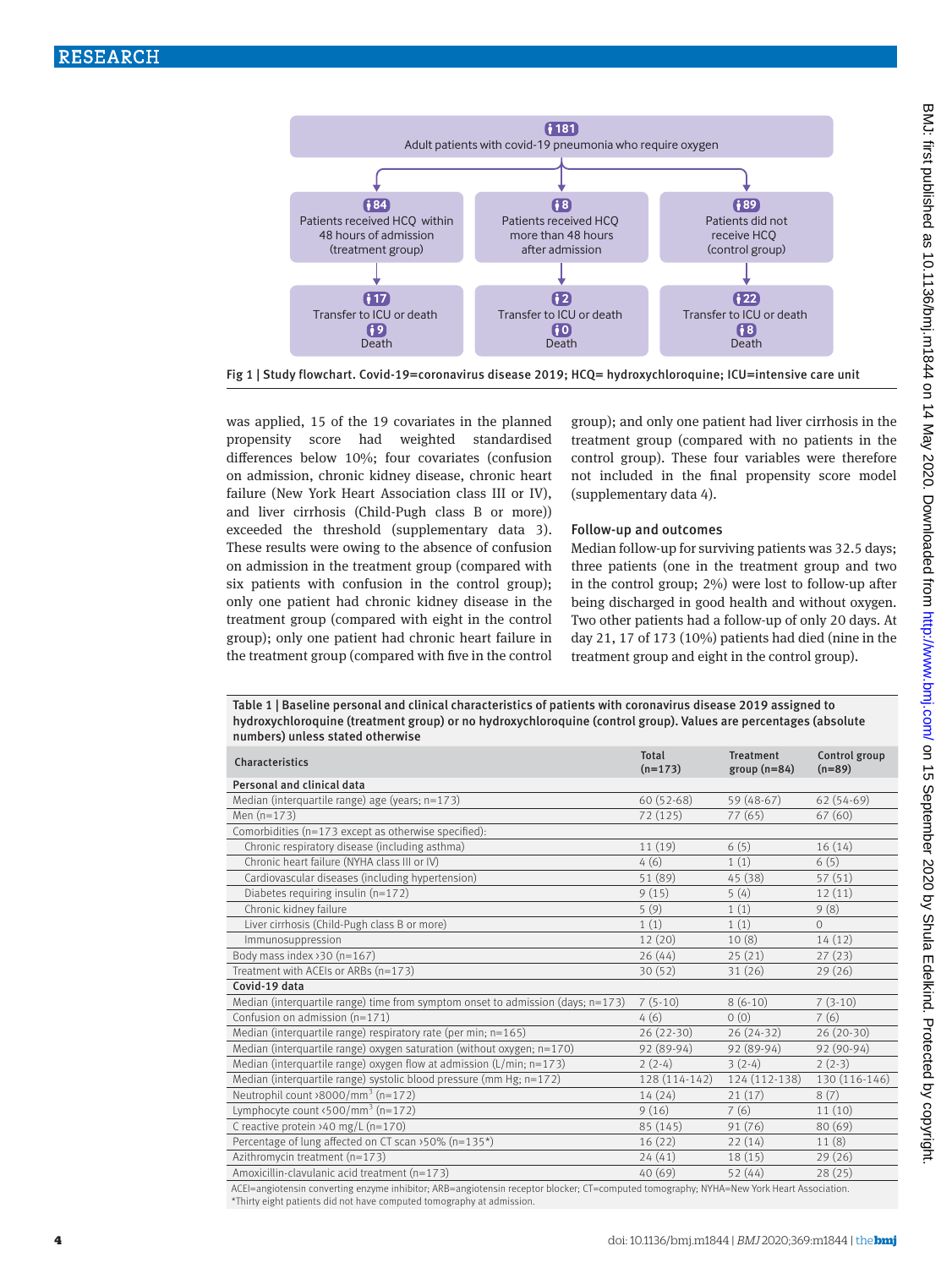In the non-weighted analyses, among the 173 patients in the two treatment groups, the rate of survival without transfer to intensive care at 21 days was 80% in the treatment group compared with 75% in the control group (hazard ratio 0.8, 95% confidence interval 0.4 to 1.5; fig 2). The overall survival rate at 21 days was 89% in the treatment group and 91% in the control group (1.2, 0.5 to 3.0). The rate of survival without acute respiratory distress syndrome was 70% in the treatment group and 74% in the control group (1.2, 0.7 to 2.2; table 2, supplementary data 5 and 6).

At day 21, 79% of patients in the treatment group had been weaned from oxygen compared with 74% in the control group (relative risk 1.1, 95% confidence interval 0.9 to 1.3). Furthermore, 80% of patients in both groups had been discharged to home or rehabilitation (1.0, 0.9 to 1.2; table 2). None of the 15 patients who received a combination of hydroxychloroquine



Fig 2 | Kaplan-Meier curves for survival without transfer to intensive care in unweighted sample (top panel) and sample used for inverse probability of treatment weighting (bottom panel). A multivariable logistic regression model was constructed to estimate each patient's probability of receiving hydroxychloroquine given their baseline covariates (that is, the propensity score: variables in model included age, sex, and comorbidities). ICU=intensive care unit

and azithromycin was transferred to intensive care and none died. Additionally, these patients had fewer severe signs at admission compared with patients who received hydroxychloroquine without azithromycin (oxygen flow: 2 L/min, interquartile range 1.25-4 *v* 3 L/min, 2-6; respiratory frequency: 25 per min, interquartile range 22-33 *v* 28 per min, 24- 32; percentage of lung affected >50%: 13% *v* 17%). Finally, 26 patients received azithromycin without hydroxychloroquine. Among these patients, six were admitted to the intensive care unit and five died.

In the inverse probability of treatment weighting analyses that took imbalance at baseline into account, among the 173 patients in the two groups, the survival rate without transfer to the intensive care unit at day 21 was 76% in the treatment group and 75% in the control group (weighted hazard ratio 0.9, 95% confidence interval 0.4 to 2.1; fig 2). The overall survival rate at day 21 was 89% in the treatment group and 91% in the control group (1.2, 0.4 to 3.3). The rate of survival without acute respiratory distress syndrome at day 21 was 69% in the treatment group compared with 74% in the control group (1.3, 0.7 to 2.6; table 2, supplementary data 5 and 6).

At day 21, 82% of patients in the treatment group had been weaned from oxygen compared with 76% in the control group (weighted relative risk 1.1, 95% confidence interval 0.9 to 1.3). Furthermore, 76% of patients in the treatment group had been discharged to home or rehabilitation compared with 82% in the control group (0.9, 0.8 to 1.2; table 2). All sensitivity analyses were consistent with the principal analysis and found that hydroxychloroquine had no effect on any outcome (supplementary data 7).

Our results also suggested that patients with fewer symptoms and better prognosis at admission did not respond to hydroxychloroquine (quick sepsis related organ failure assessment score less than 2: n=73 in the treatment group and  $n=76$  in the control group): weighted hazard ratio 1.1 (95% confidence interval 0.5 to 2.6) for survival without transfer to intensive care unit; weighted hazard ratio 1.8 (0.6 to 5.9) for overall survival; weighted hazard ratio 1.6 (0.7 to 3.3) for survival without acute respiratory distress syndrome; weighted relative risk 1.0 (0.9 to 1.2) for oxygen weaning; weighted relative risk 0.9 (0.7 to 1.1) for discharge to home or rehabilitation.

Finally, adding the eight patients who received hydroxychloroquine treatment more than 48 hours after admission (for a population of 181) and including them in the treatment group (mimicking an astreated analysis) or in the control group (mimicking an intention-to-treat analysis) did not change the results (weighted hazard ratio 1.0 (95% confidence interval 0.4 to 2.1), and 0.9 (0.5 to 1.9) for the primary outcome, respectively; supplementary data 8 and 9).

# Safety

Of the 84 patients who received hydroxychloroquine within the first 48 hours, eight (10%) experienced electrocardiographic modifications that required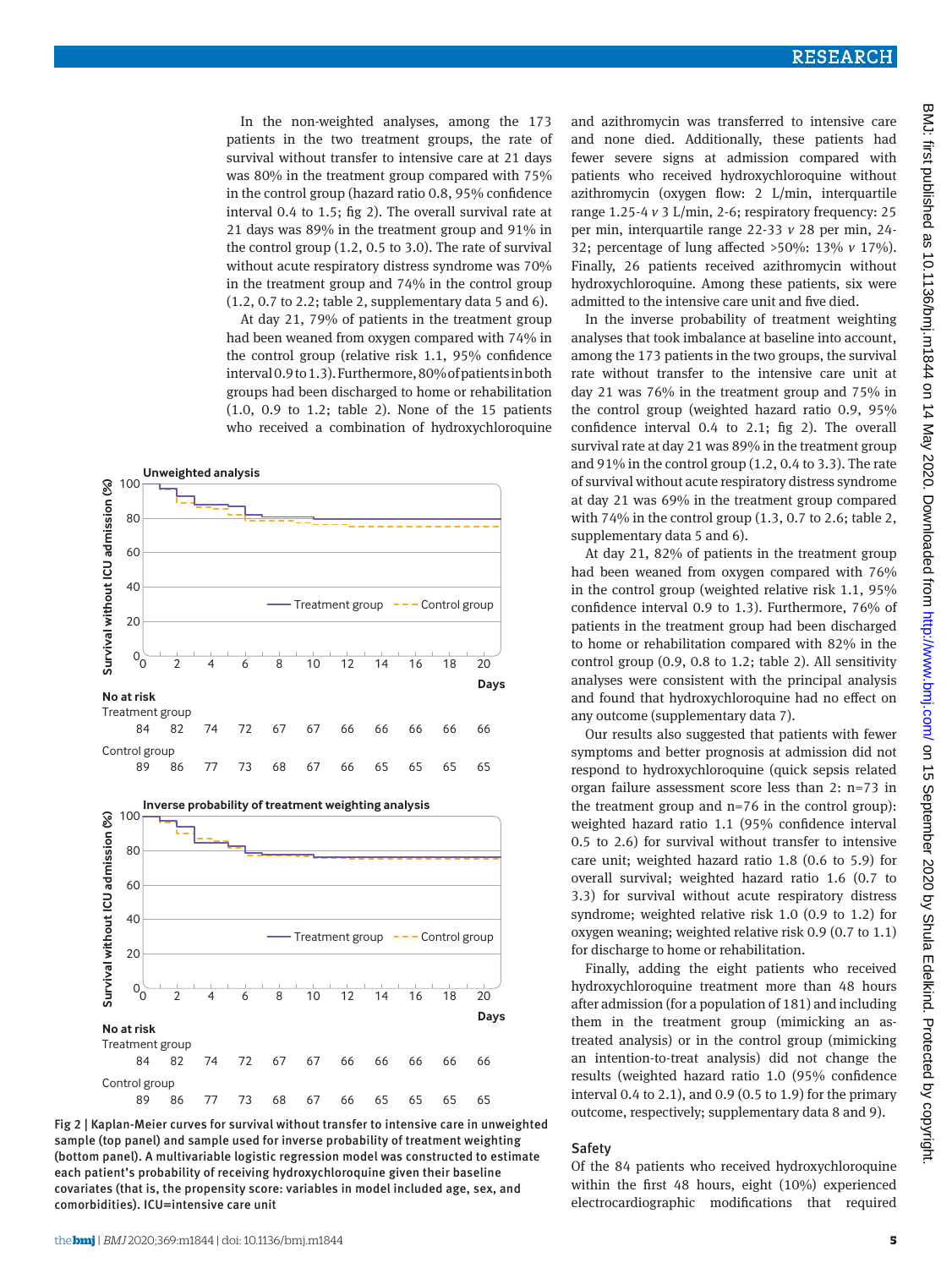Table 2 | Primary and secondary outcomes at day 21 in patients with coronavirus disease 2019 assigned to hydroxychloroquine (treatment group) or no hydroxychloroquine (control group)

|                                                      | No of events                |                           |                     |                      |  |
|------------------------------------------------------|-----------------------------|---------------------------|---------------------|----------------------|--|
| <b>Outcomes</b>                                      | Treatment group<br>$(n=84)$ | Control group<br>$(n=89)$ | Ratio (95% CI)      | IPTW ratio (95% CI)* |  |
| Survival without transfer to intensive care unit     | 17                          | 22                        | HR 0.8 (0.4 to 1.5) | wHR 0.9 (0.4 to 2.1) |  |
| Overall survival (No of deaths)                      |                             | 8                         | HR 1.2 (0.5 to 3.0) | wHR 1.2 (0.4 to 3.3) |  |
| Survival without acute respiratory distress syndrome | 25                          | 23                        | HR 1.2 (0.7 to 2.2) | wHR 1.3 (0.7 to 2.6) |  |
| Oxygen weaning                                       | 66                          | 66                        | RR 1.1 (0.9 to 1.3) | wRR 1.1 (0.9 to 1.3) |  |
| Discharge from hospital to home or rehabilitation    | 67                          | 71                        | RR 1.0 (0.9 to 1.2) | wRR 0.9 (0.8 to 1.2) |  |
|                                                      |                             |                           |                     |                      |  |

HR=hazard ratio; IPTW=inverse probability of treatment weighting; RR=relative risk; wHR=weighted hazard ratio; wRR=weighted relative risk. \*Weighted hazard ratios, weighted relative risks, and 95% confidence intervals were obtained by inverse probability treatment weighting. A multivariable logistic regression model was constructed to estimate each patient's probability of receiving hydroxychloroquine given their baseline covariates (that is, the propensity score: variables in model included age, sex, and comorbidities)

discontinuation of hydroxychloroquine at a median of 4 days (interquartile range 3-9 days) after it began, which is in accordance with French national guidelines. Among these patients, seven had a corrected QT interval prolongation of more than 60 ms (including one patient with corrected QT interval prolongation >500 ms). One patient who received no other drugs that might have interfered with cardiac conduction presented a first degree atrioventricular block after two days of hydroxychloroquine treatment. One patient in whom hydroxychloroquine was started five days after admission (control group) was transferred to intensive care two days later. This patient was then prescribed lopinavir and ritonavir and developed left bundle branch block on day 8. None of these patients was concomitantly treated with azithromycin.

# **Discussion**

We report a comparative study that uses real world data collected from routine care to assess the efficacy and safety of hydroxychloroquine in a population of 181 patients admitted to hospital with covid-19 hypoxaemic pneumonia. We found that hydroxychloroquine treatment at 600 mg/day added to standard care was not associated with a reduction of admissions to the intensive care unit or death 21 days after hospital admission compared with standard care alone. Additionally the rate of survival without acute respiratory distress syndrome did not increase. These results were unchanged when the eight patients who received hydroxychloroquine after 48 hours were included in the analysis, regardless of whether they were analysed in the treatment group (mimicking an as-treated analysis) or in the standard of care (control) group (mimicking an intention-to-treat analysis).

Our population of patients admitted to hospital because they required oxygen is similar to that reported by other studies, and the proportion of patients transferred to the intensive care unit was similar to that reported in a Chinese cohort of 138 patients admitted to hospital with covid-19 pneumonia. $18$  The clinical features of included patients were also consistent with other reports, with a predominance of men and patients with cardiovascular comorbidities or obesity.<sup>18 19</sup> Apart from azithromycin, the patients in this study did not receive any other drugs; in particular, potential confounders such as antiviral and anti-inflammatory treatments, including steroids, before admission to intensive care.

It could be argued that the timing of antiviral treatment initiation might be critical in reducing SARS-Cov-2 viral load.<sup>20</sup> In the recent lopinavirritonavir trial, a post hoc subgroup analysis suggested that lopinavir-ritonavir might have a clinical benefit when started earlier than 12 days after symptom onset.<sup>21</sup> In our study, however, patients had a short median time from symptom onset to inclusion (seven days) and were treated with hydroxychloroquine within 48 hours of admission. We also found that viral ribonucleic acid for SARS-CoV-2 was detectable among all patients at inclusion, showing active viral shedding. Nevertheless, we cannot rule out the possibility that hydroxychloroquine could be beneficial at symptom onset; this question must be assessed in future trials.

A previous report<sup>4</sup> indicates that hydroxychloroquine should have been expected to show some antiviral efficacy. We did not check the results of subsequent SARS-Cov-2 PCR in this study and therefore cannot reach a conclusion about its potential efficacy for decreasing viral shedding. Although this might seem to be a limitation, we used robust clinical outcomes; that is, death, admission to the intensive care unit, acute respiratory distress syndrome, and oxygen requirement, which are substantially more clinically relevant.

Progression of covid-19 pneumonia in the second week of illness is associated with a so called cytokine storm,  $1922$  which is thought to be responsible for the clinical worsening of many patients. Most of the patients included in this study had an inflammatory syndrome defined by a C reactive protein level higher than 40 mg/L, which suggests that a cytokine storm syndrome had already begun.<sup>23</sup> Therefore, drugs that decrease virus shedding could be inadequate at this stage, which is why many anti-inflammatory drugs are currently being tested, such as tocilizumab and corticosteroids. However, hydroxychloroquine could still be effective in this setting because of its immunomodulatory properties, which include regulation of the production of proinflammatory cytokines such as interleukin 2, interleukin 1, interleukin 6, and tumour necrosis factor  $\alpha$ ,<sup>24</sup> and endosomal inhibition of toll-like receptors, which have a major role in innate immune response.<sup>25</sup>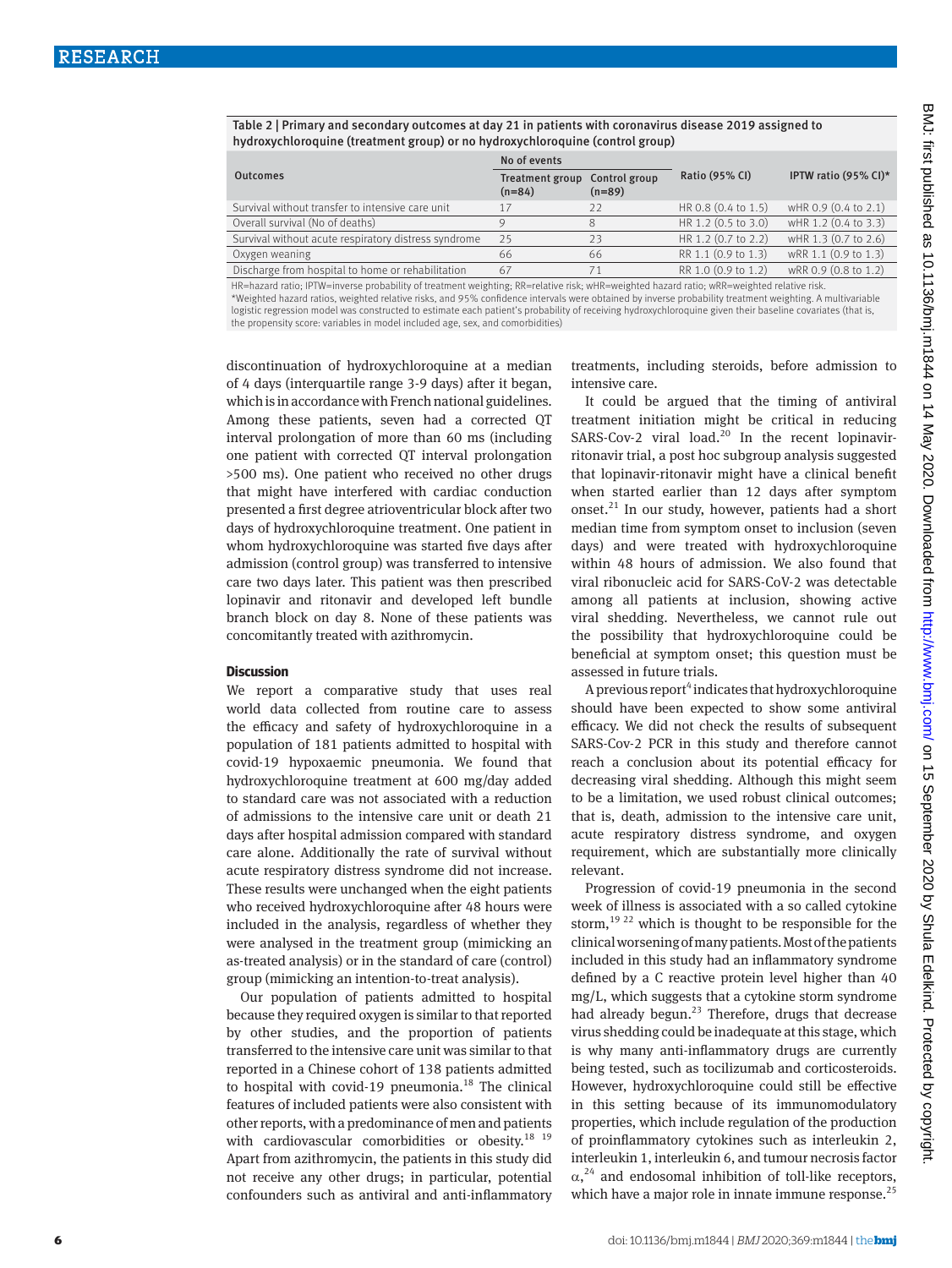Nonetheless, hydroxychloroquine treatment showed no effectiveness in this specific population.

Finally, hydroxychloroquine blocks the KCNH2 encoded hERG/Kv11.1 potassium channel and can potentially prolong the corrected QT interval, with potentially severe consequences, such as sudden cardiac death and cardiac arrhythmia in patients with covid-19. $26$  In addition to prolongations of corrected QT intervals, we observed two other major cardiac events in this study, and the French national drug agency has reported three deaths potentially related to hydroxychloroquine since its promotion as a potential treatment for covid-19. Although hydroxychloroquine is considered safe in the context of systemic lupus erythematosus, these adverse events might be explained by the use of high dose hydroxychloroquine in patients older than 75 years with renal impairment and frequent drug interactions. We cannot rule out the possibility that these cardiac effects attributed to hydroxychloroquine were caused by covid-19, especially given electrocardiograms were unavailable during follow-up in the control group. However, these possible side effects of hydroxychloroquine plus the negative clinical results of this study argue against the widespread use of hydroxychloroquine in patients with covid-19 pneumonia.

#### Limitations of this study

Our study has several limitations. Firstly, although we used robust methods and statistical techniques to draw causal inferences from observational data, treatment was not randomly assigned and potential unmeasured confounders could bias our results. Secondly, four potentially important prognostic variables could not be balanced in the propensity score model because none or only one patient in the treatment group presented with these variables. Accordingly, caution is required in interpreting these results, especially for overall mortality for which only a few events were observed. Nevertheless, this limitation did favour the hydroxychloroquine group and the absence of any difference between treated and untreated patients further strengthens our conclusions. Thirdly, we did not take a centre effect into account in the propensity score model because the number of patients treated with hydroxychloroquine in centres was unbalanced (some centres treated all their patients, whereas others did not). Nevertheless, that the decision to treat or not treat patients with hydroxychloroquine was based on local medical consensus rather than on their characteristics should reduce this bias. Fourthly, our sample was limited to the number of eligible patients available at the time of analysis; we cannot rule out the possibility that our findings are owing to a lack of power. Fifthly, because we included only patients admitted to hospital, we cannot reach a conclusion about the possible efficacy of hydroxychloroquine in preventing covid-19 or in preventing severe forms of the disease. Finally, our study was not designed to assess the efficacy of the association of hydroxychloroquine and azithromycin, and no conclusion about its efficacy can be reached. Further research is ongoing.

#### Conclusions

In patients admitted to hospital with covid-19 pneumonia who require oxygen, hydroxychloroquine treatment seemed to have no effect on reducing admissions to intensive care or deaths at day 21 after hospital admission. Additionally, hydroxychloroquine treatment did not have any effect on survival without acute respiratory distress syndrome at day 21 after hospital admission. These results do not support the use of hydroxychloroquine in these patients.

# AUTHOR AFFILIATIONS

<sup>1</sup> Department of Internal Medicine, Henri-Mondor Hospital, Assistance Publique-Hôpitaux de Paris, Paris-Est Créteil University, 51 avenue du Maréchal de Lattre de Tassigny, 94000 Créteil, France

<sup>2</sup> Centre for Clinical Epidemiology, Hôtel-Dieu Hospital, Assistance Publique-Hôpitaux de Paris, University of Paris, Centre of Research in Epidemiology and Statistics, Paris, France

<sup>3</sup> Department of Internal Medicine, Foch Hospital, Suresnes, France 4 Department of Infectious Diseases, Sud Francilien Hospital, Corbeil-Essonnes, France

5 Transversal Infections Treatment Unit, Henri-Mondor Hospital, Assistance Publique-Hôpitaux de Paris, Paris-Est Créteil University, Créteil, France

6 Department of Internal Medicine, Cochin Hospital, Assistance Publique-Hôpitaux de Paris, University of Paris, Paris, France <sup>7</sup> Department of Infectious Diseases, Hôpital Bichat Hospital, Paris,

France 8 Pulmonology Unit, Henri-Mondor Hospital, Assistance Publique-

Hôpitaux de Paris, Paris-Est Créteil University, Créteil, France

<sup>9</sup> Department of Nephrology, Henri-Mondor Hospital, Assistance Publique-Hôpitaux de Paris, Paris-Est Créteil University, Créteil, France

<sup>10</sup>Department of Virology, Bacteriology-Hygiene, and Mycology-Parasitology Centre, Henri-Mondor Hospital, Assistance Publique-Hôpitaux de Paris, Paris, France

<sup>11</sup>Department of Pulmonology, Cochin Hospital, Assistance Publique-Hôpitaux de Paris, University of Paris, Paris, France

12Department of Internal Medicine, Beaujon Hospital, Assistance Publique-Hôpitaux de Paris, University of Paris, Paris, France

13Pharmacy, Henri-Mondor Hospital, Assistance Publique-Hôpitaux de Paris, Paris-Est Créteil University, Créteil, France

<sup>14</sup>Mobile Infectious Disease Team, Cochin Hospital, Assistance Publique-Hôpitaux de Paris, University of Paris, Paris, France

15 Pulmonology Unit, Sud Francilien Hospital, Corbeil-Essonnes, France

<sup>16</sup>Clinical Epidemiology and Aging Team, Mondor Institute for Biomedical Research (INSERM U955), Public Health Services, Henri-Mondor Hosptial, Assistance Publique-Hôpitaux de Paris, Paris-Est Créteil University, Créteil, France

<sup>17</sup> Department of Infectious Diseases, Henri-Mondor Hospital, Assistance Publique-Hôpitaux de Pari, Paris-Est Créteil University, Créteil, France

We thank Ada Clarke, Moez Jallouli, Hicham Kardaoui, Kamil Chitour, Laetitia Languille, Mouhamed Dieng, Jean-Daniel Lelièvre, Chloé Delille, and Louise Mimville.

Contributors: VTT and MR contributed equally to the work. MMah conceptualised the paper. MMah, MR, AC, RP, CG, SG, RL, TAS, FS, MMat, MK, EC, BT, CM, PL, YS, MMic, EP, NC, NR, VdL, LM, FXL, EA, PM, EF, CO, SK, and NCC collected data. VTT, JD, EP, and PR analysed data. JMP performed SARS-Cov2 RT-PCR. MMah, VTT, PR, BG, and NCC interpreted the results and wrote the article. All authors contributed to revision of the final version of the manuscript, approved the final version submitted, and agree to be accountable for all aspects of the work in ensuring that questions related to the accuracy or integrity of any part of the work are appropriately investigated and resolved. MMah acts as guarantor for the work. The corresponding author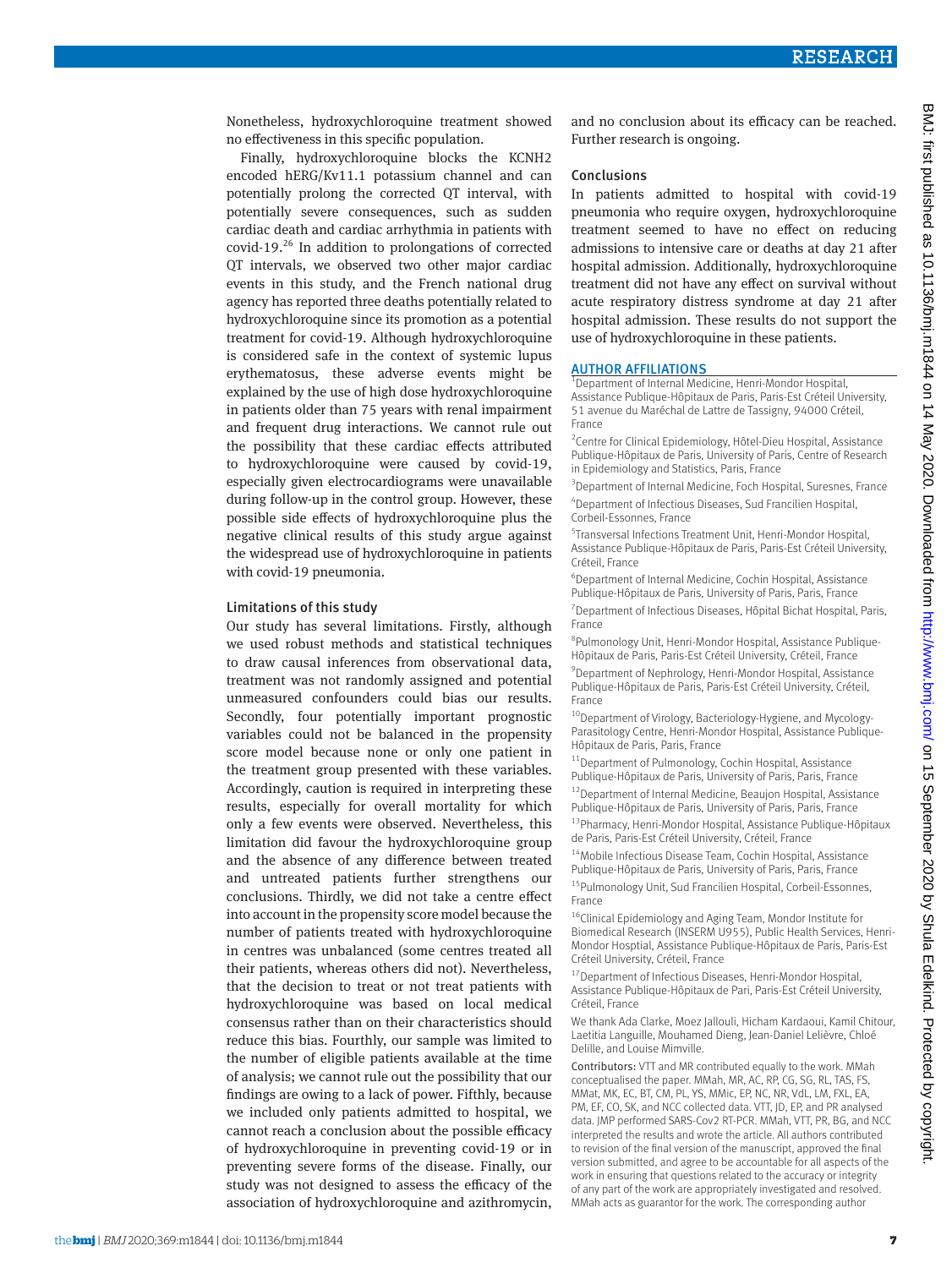attests that all listed authors meet authorship criteria and that no others meeting the criteria have been omitted.

Funding: No funding received for the present study.

Competing interests: All authors have completed the ICMJE uniform disclosure form at [www.icmje.org/coi\\_disclosure.pdf](http://www.icmje.org/coi_disclosure.pdf) and declare: no support from any organisation for the submitted work; EA reports personal fees from GBT, personal fees from Hemanext, outside the submitted work; NC reports non-financial support from Novartis, nonfinancial support from Mylan, non-financial support from Therakos, outside the submitted work; AC reports non-financial support from Sanofi, non-financial support from Janssen, outside the submitted work; NCC reports grants from GlaxoSmithKline (GSK), grants from UCB, outside the submitted work; EC has nothing to disclose; JD has nothing to disclose; SG reports personal fees and non-financial support from Gilead Sciences, personal fees and non-financial support from ViiV Healthcare SAS, other from Sanofi Aventis France, personal fees, non-financial support and other from Pfizer SAS, personal fees from Icomed, other from OVERCOME, personal fees and non-financial support from MSD France, non-financial support from Mylan Medical SAS, non-financial support from CSL Behring SA, personal fees and non-financial support from Janssen-Cilag, non-financial support from Longueur D'Ondes, non-financial support from Octapharma France, outside the submitted work; VdL reports non-financial support from Eumedica, non-financial support from Fresenuis Kabi, outside the submitted work; EF reports personal fees from Novartis, outside the submitted work; BG reports grants and personal fees from Amgen, personal fees from Novartis, grants and personal fees from Roche, personal fees from Grifols, personal fees from LFB, outside the submitted work; CG has nothing to disclose; SK reports personal fees from Accelerate Diagnostics, other from Astellas, grants, personal fees and other from bioMérieux, personal fees and other from MSD, other from Pfizer, personal fees from Menarini, outside the submitted work; MK has nothing to disclose; PL has nothing to disclose; FXL has received personal fees from Gilead and MSD; RL reports nonfinancial support from Eumedica SA, non-financial support from Gilead Sciences, non-financial support from MSD France, non-financial support from Pfizer PFE France, non-financial support from Sanofi Aventis France, non-financial support from Astellas Pharma, nonfinancial support from CSL Behring SA, non-financial support from Ipsen Pharma, outside the submitted work; MMah reports grants from GSK, other from GSK, other from Morphosys, personal fees from LFB, personal fees from Amgen, personal fees from Grifols, outside the submitted work; MMat reports personal fees from A+A, personal fees from CSL Behring, personal fees from ELIVIE, personal fees from Genzyme, personal fees from Vivactis, outside the submitted work; PM has nothing to disclose; MMic reports personal fees from Alexion, personal fees from Amgen, personal fees from Novartis, personal fees from Argenx, personal fees from Sanofi-Bioverativ, outside the submitted work; CM reports non-financial support from Novartis, outside the submitted work; LM reports personal fees from Janssen Cilag, non-financial support from Swedish orphan biovitrum, non-financial support from LFB, non-financial support from Shire, non-financial support from Grifols, outside the submitted work; CO reports non-financial support from MSD, non-financial support from Janssen, non-financial support from CSL Behring, non-financial support from Gilead, outside the submitted work; RP has nothing to disclose; JMP reports personal fees from Abbvie, personal fees from Gilead, personal fees from Merck, personal fees from Siemens Healthcare, outside the submitted work; EP has nothing to disclose; PR reports personal fees from Inato, outside the submitted work; NR reports grants and personal fees from Boehringer Ingelheim, grants and personal fees from Novartis, personal fees from Teva, personal fees from GSK, personal fees from AstraZeneca, personal fees from Chiesi, grants and personal fees from Pfizer, personal fees from Sanofi, personal fees from Zambon, outside the submitted work; MR reports personal fees from Novartis Pharma SAS, personal fees from Bristol Myers Squibb, personal fees from Swedish Orphan Biovitrum, outside the submitted work; FS reports personal fees from Gilead Sciences, outside the submitted work; YS reports non-financial support from AstraZeneca, non-financial support from Novartis Pharma, nonfinancial support from Bristol Myers Squibb, non-financial support from Sanofi Aventis France, non-financial support from Shire France, non-financial support from Chugai Pharma France, non-financial support from Pfizer SAS, non-financial support from Swedish Orphan Biovitrum, non-financial support from CSL Behring SA, outside the submitted work; TAS reports personal fees from Bayer, non-financial support from LFB, non-financial support from Medexact, non-financial support from Mundipharma, outside the submitted work; BT reports personal fees from AstraZeneca, personal fees from Roche Chugai, personal fees from GSK, grants from Bristol Myers Squibb, grants from

Lilly, grants from Vifor Pharma, outside the submitted work; VTT has nothing to disclose; no other relationships or activities that could appear to have influenced the submitted work.

Ethical approval: This study conformed to the ethical guidelines of the 1975 Declaration of Helsinki and was approved by the ethics committee of Henri-Mondor Hospital, AP-HP (No 2020\_060). Patients were informed by letter of the use of their data.

Data sharing: The data are available on request.

Dissemination to related patient and public communities: We plan to issue a press release on official publication of this manuscript and disseminate our findings through social media outlets, to ensure the results of the study have a broad public outreach.

The lead author (MMah) affirms that the manuscript is an honest, accurate, and transparent account of the study being reported; that no important aspects of the study have been omitted; and that any discrepancies from the study as planned have been explained.

This is an Open Access article distributed in accordance with the Creative Commons Attribution Non Commercial (CC BY-NC 4.0) license, which permits others to distribute, remix, adapt, build upon this work non-commercially, and license their derivative works on different terms, provided the original work is properly cited and the use is noncommercial. See:<http://creativecommons.org/licenses/by-nc/4.0/>.

- 1 Kupferschmidt K, Cohen J. Race to find COVID-19 treatments accelerates. *Science* 2020;367:1412-3. doi:10.1126/ science.367.6485.1412.
- Yao X, Ye F, Zhang M, et al. In vitro antiviral activity and projection of optimized dosing design of hydroxychloroquine for the treatment of severe acute respiratory syndrome coronavirus 2 (SARS-CoV-2). *Clin Infect Dis* 2020. doi:10.1093/cid/ciaa237
- Kim AHJ, Sparks JA, Liew JW, et al, COVID-19 Global Rheumatology Alliance†. A rush to judgment? Rapid reporting and dissemination of results and its consequences regarding the use of hydroxychloroquine for covid-19. *Ann Intern Med* 2020;30. doi:10.7326/M20-1223.
- Gautret P, Lagier J-C, Parola P, et al. Hydroxychloroquine and azithromycin as a treatment of COVID-19: results of an openlabel non-randomized clinical trial. *Int J Antimicrob Agents*  2020;105949:105949. doi:10.1016/j.ijantimicag.2020.105949.
- Molina JM, Delaugerre C, Goff JL, et al. No evidence of rapid antiviral clearance or clinical benefit with the combination of hydroxychloroquine and azithromycin in patients with severe covid-19 infection. *Med Mal Infect* 2020;S0399077X20300858. doi:10.1016/j.medmal.2020.03.006
- 6 Chen Z, Hu J, Zhang Z, et al. Efficacy of hydroxychloroquine in patients with COVID-19: results of a randomized clinical trial. *Epidemiology* 2020. doi:10.1101/2020.03.22.20040758.
- Lenzer J. Covid-19: US gives emergency approval to hydroxychloroquine despite lack of evidence. *BMJ* 2020;369:m1335. doi:10.1136/bmj.m1335.
- 8 Yazdany J, Kim AHJ. Use of hydroxychloroquine and chloroquine during the covid-19 pandemic: what every clinician should know. *Ann Intern Med* 2020;31. doi:10.7326/M20-1334.
- 9 Hernán MA, Robins JM. Using big data to emulate a target trial when a randomized trial is not available. *Am J Epidemiol* 2016;183:758- 64. doi:10.1093/aje/kwv254.
- 10 Ranieri VM, Rubenfeld GD, Thompson BT, et al, ARDS Definition Task Force. Acute respiratory distress syndrome: the Berlin Definition. *JAMA* 2012;307:2526-33. doi:10.1001/jama.2012.5669.
- 11 Lunceford JK, Davidian M. Stratification and weighting via the propensity score in estimation of causal treatment effects: a comparative study [correction in: *Stat Med* 2017;36:2320]. *Stat Med* 2004;23:2937-60. doi:10.1002/sim.1903.
- 12 Robins JM, Hernán MA, Brumback B. Marginal structural models and causal inference in epidemiology. *Epidemiology* 2000;11:550-60. doi:10.1097/00001648-200009000-00011.
- 13 Patel AB, Verma A. Covid-19 and angiotensin-converting enzyme inhibitors and angiotensin receptor blockers: what is the evidence?*JAMA* 2020;24. doi:10.1001/jama.2020.4812.
- 14 Austin PC, Stuart EA. Moving towards best practice when using inverse probability of treatment weighting (IPTW) using the propensity score to estimate causal treatment effects in observational studies. *Stat Med* 2015;34:3661-79. doi:10.1002/ sim.6607.
- 15 Singer M, Deutschman CS, Seymour CW, et al. The third international consensus definitions for sepsis and septic shock (Sepsis-3). *JAMA* 2016;315:801-10. doi:10.1001/jama.2016.0287.
- 16 Freund Y, Lemachatti N, Krastinova E, et al, French Society of Emergency Medicine Collaborators Group. Prognostic accuracy of sepsis-3 criteria for in-hospital mortality among patients with suspected infection presenting to the emergency department. *JAMA* 2017;317:301-8. doi:10.1001/jama.2016.20329.